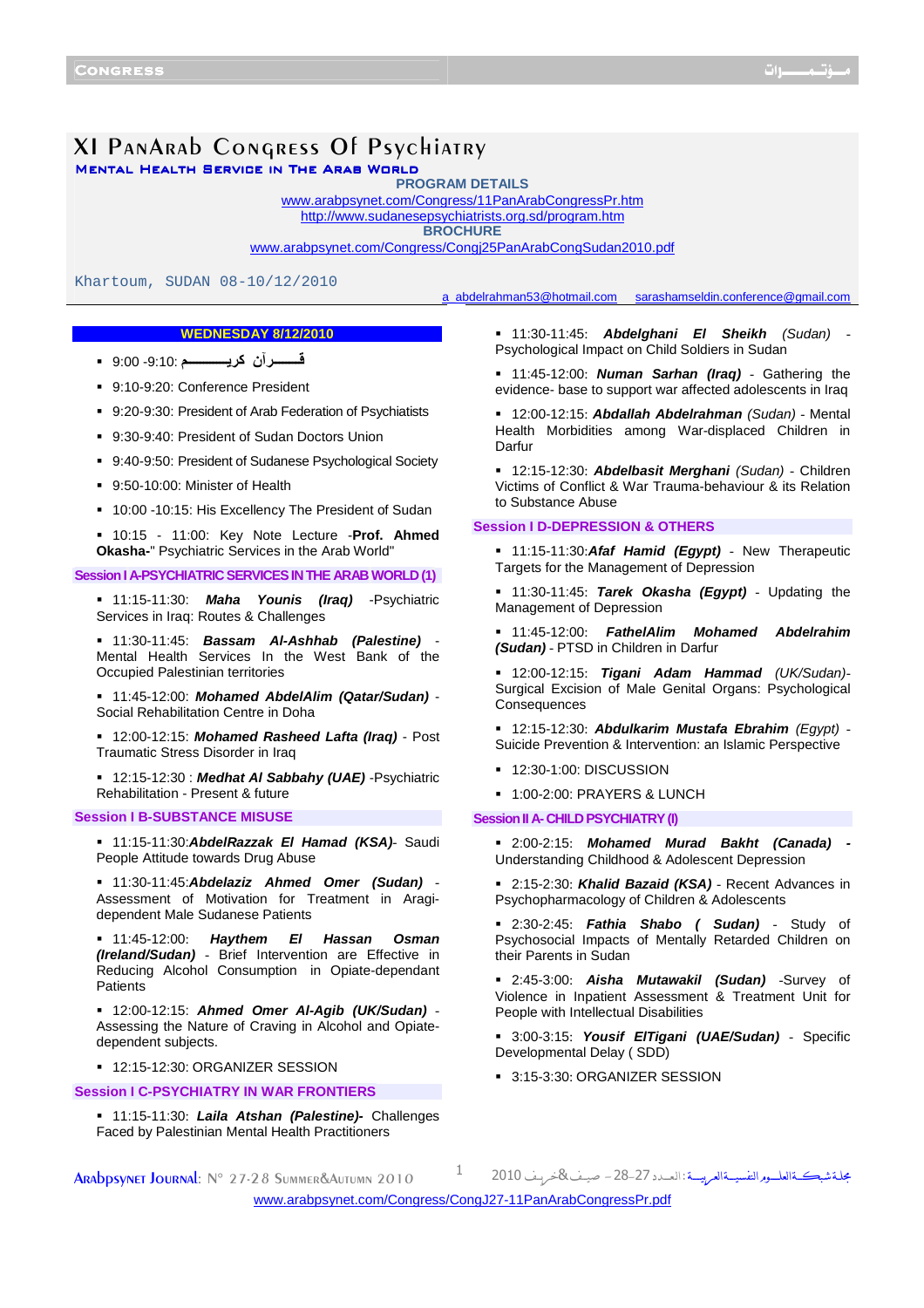## **Session II B- PSYCHIATRY & RELIGION**

 2:00-2:15: **Mohamed Hatta (Malaysia)-** Islamic Psycho Spiritual Therapy

 2:15-2:30: **Mohamed Omer Salem (UAE)** - Dream Interpretation in Science & Religion

 2:30-2:45: **Kanita Dervic (UAE)** - Religious Affiliation: A Protective Factor against Suicidal Behavior

 2:45-3:00: **Abdalla Abdeen Khairi (Qatar/Sudan)** - Factors associated with Spirit Possession across Cultural Systematic Literature Review

 3:00-3:15: **Hamdy Moselhy (UAE)** - The Relationship of Creativity, Dissociation & Suicide

 3:15-3:30: **Najda Mohamed Abdelrahim (Sudan)**- Traditional & Spiritual & Mental Illness in Khartoum Area

## **Session II C- TOPICS OF SPECIAL INTEREST (1)**

 2:00-2:15: **AlZain Abbas Omara (Sudan)** -Medical Ethics : Confidentiality In Psychiatry

 2:15-2:30: **Mahmoud A/Rahman Hamouda (Egypt)** - Doctor/Patient Relationship

2:30-2:45: **Jamal El Turky (Tunisia)** - ARABPSYNET

 2:45-3:00: **Hossni Awad (Palestine)** - Socialization Patterns in El-Quds Open University Students & Psychophysical Disorders

 3:00-3:15: **Nourelhuda ElShafei (Sudan)** - A Study of the Relationship between the Psychological Adjustment & Prejudice Behaviour

 3:15-3:30: **Abbasher Hussein (Sudan)**- Pseudoepilepsy among Adult Sudanese Epileptic Patients

## **Session II D- TOPICS OF SPECIAL INTEREST (2)**

 2:00-2:15: **Elie Karam (Lebanon)** - Collaborative Research Studies in the Arab World

 2:15-2:30 : **Nadir ElZain Omara (Qatar/Sudan)** -Dual Diagnosis - Mental Illness & Substance Misuse

 2:30-2:45: **Walid Sarhan (Jordan)**- Factors Influencing Patient Compliance to the Therapy

 2:45-3:00: **Hamidreza Vatanka (Canada)** - Comparison of Effectiveness of Eye Movement Desensitization and Reprocessing Therapy, Medicinal Treatment, and Cognitive Therapy in Reducing the Symptoms of State Anxiety

 3:00-3:15: **Abdelaziz El Faki (KSA/Sudan)**- What Makes Us Happy? Contribution of Positive Psychology to Mental Health

 3:15-3:30: **Amira Osman Haroun (Sudan)-**  Revelance of ADHD in Schoolchildren in Sudan

3:30-4:00: DISCUSSION

**THURSDAY 9/12/2010**

9:00 -10:00: **Key Note Lecture - Prof. Sheikh Idriss**

(KSA/Sudan)- " ElMahi- Baasher Heritage"

10:00-10:25: **COFFEE BREAK**

## **Session III A-ANXIETY & STIGMA**

 10:30-10:45: **Tarig ElHabib (KSA)** -Fight the Stigma of Neurotic Disorders

 10:45-11:00: **Abdelgadir Hussein (Sudan)** - Prevalence of Depression & Anxiety Disorders in Perinatal Sudanese Women

 11:00-11:15: **Iman ElHag (UK/Sudan)** -Neurosis across **Cultures** 

11:15-11:30**Alaa Farghaly (Egypt)** 

 11:30-11:45: **Omer Mohamed Hussein (Sudan)** - Prevalence of Stress among Foreign Post-graduate Doctors

 11:45-12:00:**Mahmoud Wasify (Egypt)** -Social Anxiety Disorder (SAD) among Outpatients Attending a Tertiary Care Psychiatric Service in Eastern Nile Delta

#### **Session III B-PSYCHIATRIC SERVICES IN THE ARAB WORLD(2)**

 10:30-10:45: **Kamal Hassan Mohamed (KSA/Sudan)** - The Changing Professional Role of Psychiatrists-UK Experience in the Arab world?

 10:45-11:00: **Abdallah Abdelrahman (Sudan)** - Psychiatric Education & Training in Sudan

 11:00-11:15: **Mohamed Ali Siddig(Ireland/Sudan)** - Evolution & Challenges of the Community-based Mental Health Services

#### 11:15-11:30**Lotfy AlSharbiny(Egypt)**

 11:30-11:45: **Sabah ElSadig (UAE)** - Integrating Mental Health into Primary Care

 11:45-12:00**Yassein Al Gaddal (KSA/Sudan)** -Social Factors in the Prevention of Suicide Attempts in KSA

## **Session III C-SCHIZOPHRENIA**

 10:30-10:45 : **Gamal Qurashi (UK/Sudan)** -Latest Update on Schizophrenia

 10:45-11:00: **Gamal Qurashi (UK/Sudan)** -Latest Update on Schizophrenia

 11:00-11:15: **Adel Kerrani ( UAE)** - Dangerousness & Mental Illness

11:15-11:30**Abdelmoniem Abdelbagi (**UK/Sudan)

 11:30-11:45: **Amira Osman Haroun** (Sudan) - Compliance with Anti-schizophrenia Drug Therapy & Factors associated with it

 11:45-12:00**Eman Khir Elseed (Sudan)** - Factors Predicting Violence among Schizophrenic Patients in Khartoum State Psychiatric Hospitals

# **Session III D- SPECIALTY PSYCHIATRY & OTHERS**

 10:30-10:45: **Abdelazim Ali (UK/Sudan)** -Community Psychiatry: Fact or Fiction

 10:45-11:00: **Mahmoud Bushra (UK/Sudan)** - Psychiatry Sub-Speciality : Necessity or Luxury

 11:00-11:15: **Abdelaziz Thabet (Palestine)** -Trauma, Mental Health, & coping of Palestinian children after one year Gaza war

ARADDSYNET JOURNAL: N° 27-28 SUMMER&AUTUMN 2010<sup>2</sup>